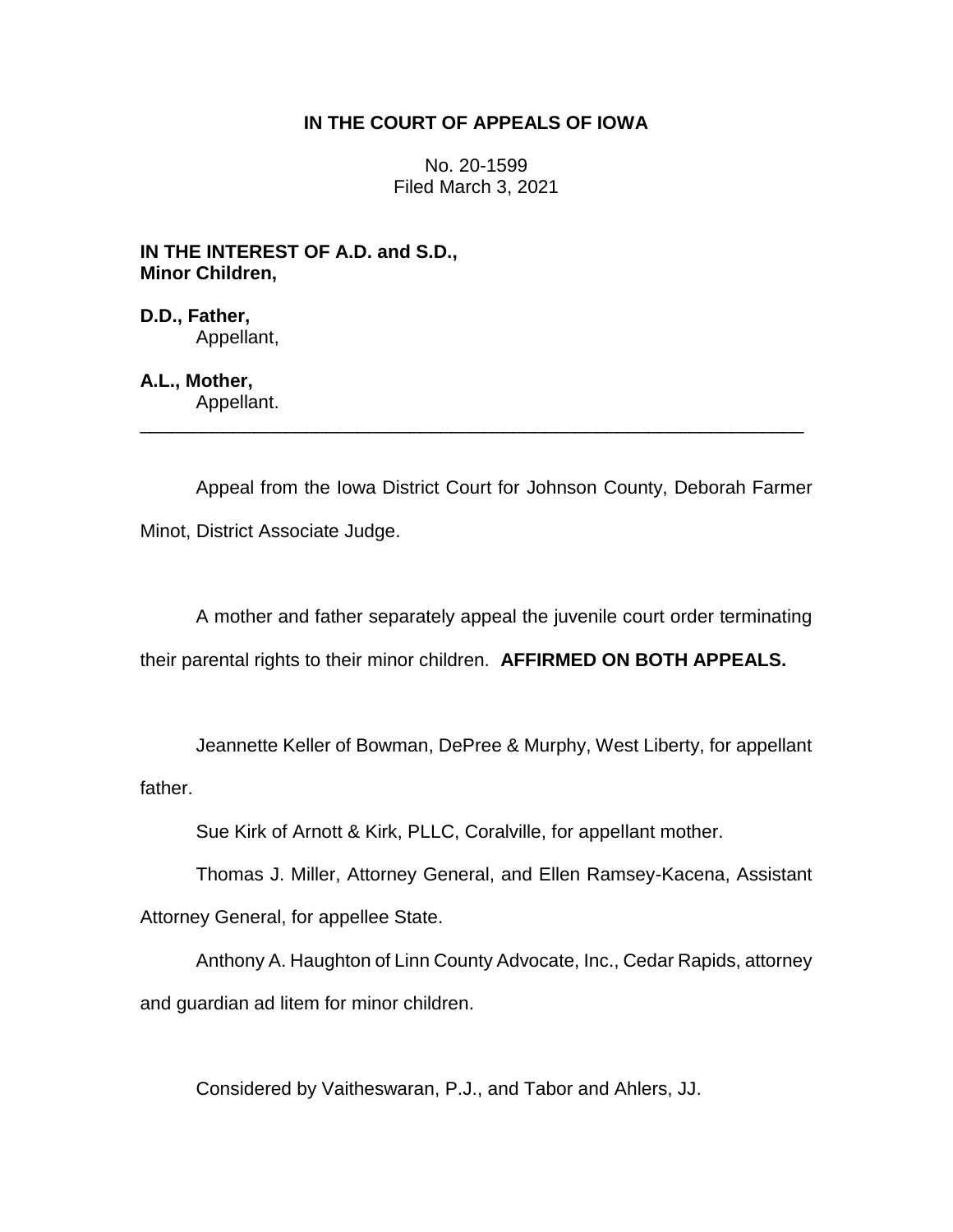## **AHLERS, Judge.**

 $\overline{a}$ 

The mother and father separately appeal the district court order terminating their parental rights to their minor children, A.D. and S.D. The juvenile court terminated both parents' rights under Iowa Code section 232.116(1)(f) (2020). On appeal, the mother and father each argue (1) the juvenile court erred by not granting additional time to work towards reunification and (2) the juvenile court erred by not declining to terminate the parents' rights under section 232.116(3)(c) due to the closeness of the parents' relationship with the children.<sup>1</sup>

"We review termination of parental rights proceedings de novo." *In re J.H.*, 952 N.W.2d 157, 166 (Iowa 2020). "We are not bound by the juvenile court's findings of fact, but we do give them weight, especially in assessing the credibility of witnesses." *In re Z.P.*, 948 N.W.2d 518, 522–23 (Iowa 2020) (per curiam) (quoting *In re A.M.*, 843 N.W.2d 100, 110 (Iowa 2014)).

The parents do not dispute either that the statutory grounds for termination have been shown<sup>2</sup> or that termination is in the children's best interest. Instead,

 $1$  The mother raises a third issue on appeal, namely, that the safety precautions implemented in response to the COVID-19 health emergency prevented her from having regular meaningful contact the children. She does not, however, point to any specific places in the record to demonstrate how the restrictions imposed prevented her from having contact with the children, nor does she explain how the legal authorities she cites relate to her argument. As such, we consider this argument waived. *See* Iowa R. App. P. 6.903(2)(g)(3) ("Failure to cite authority in support of an issue may be deemed waiver of that issue.").

<sup>&</sup>lt;sup>2</sup> The mother makes a reference to lowa Code section  $232.116(1)(f)$  in her statement of the issues, suggesting she may be challenging the statutory grounds for termination. However, her citation to the statutory ground is blended with her challenge to the failure to grant additional time. To the extent the mother's passing reference to section 232.116(1)(f) was a challenge to the statutory grounds for termination, we find the challenge waived due to failure to cite authority or develop an argument in support of the challenge. *See* Iowa R. App. P. 6.903(2)(g)(3); *State*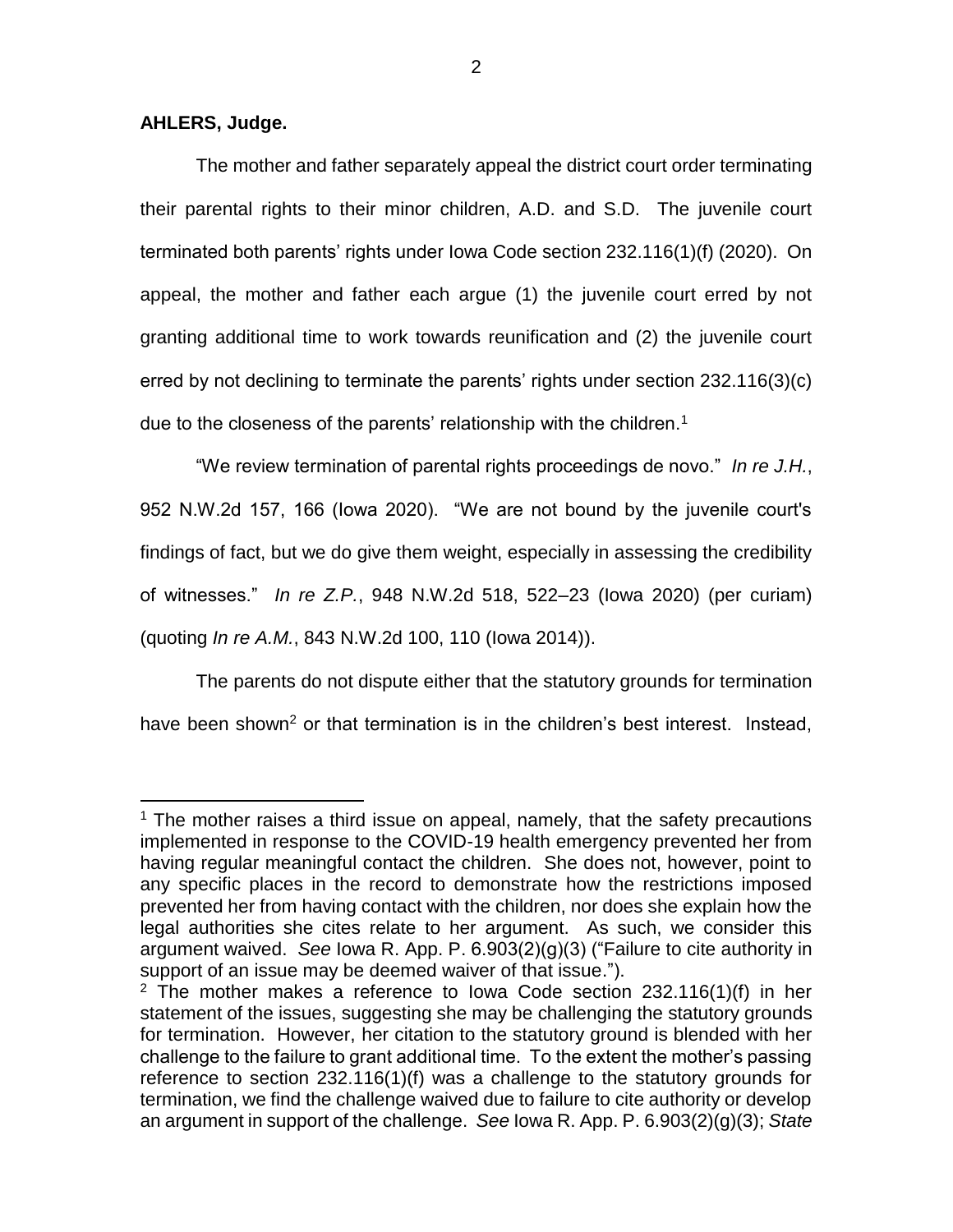both argue that, despite these findings, the juvenile court erred by declining to provide them six additional months to work towards reunification. *See* Iowa Code §§ 232.117(5) (permitting the juvenile court to enter a permanency order pursuant to section 232.104 if the court does not terminate parental rights); 232.104(2)(b) (allowing the juvenile court to grant the parents an additional six months to work towards reunification if it finds "the need for removal of the child from the child's home will no longer exist at the end of the additional six-month period").

We agree with the juvenile court and conclude an additional six months would not resolve the parents' mental-health and substance-abuse problems that led to the removal. *See In re A.B.*, 815 N.W.2d 764, 776 (Iowa 2012) ("We have long recognized that an unresolved, severe, and chronic drug addiction can render a parent unfit to raise children."); *In re D.H.*, No. 18-1552, 2019 WL 156668, at \*2 (Iowa Ct. App. Jan. 9, 2019) (collecting cases citing a parent's failure to address their mental-health issues as a reason to affirm termination). A.D. and S.D. were originally removed from the parents' care in August 2019 following reports the mother was using methamphetamine in their presence. Both parents admitted to using methamphetamine in the home. Despite acknowledging their drug use, neither has been able to adequately address it. Since drug testing was requested in August 2019, each parent has only returned one drug patch and each of those patches tested positive for methamphetamine. The father completed intensive outpatient treatment, but he admitted to relapsing during treatment. The father admitted he had used methamphetamine about six to eight weeks before the

 $\overline{a}$ 

3

*v. Tyler*, 867 N.W.2d 136, 166 n.14 (Iowa 2015) (noting a "passing reference" in a brief is insufficient).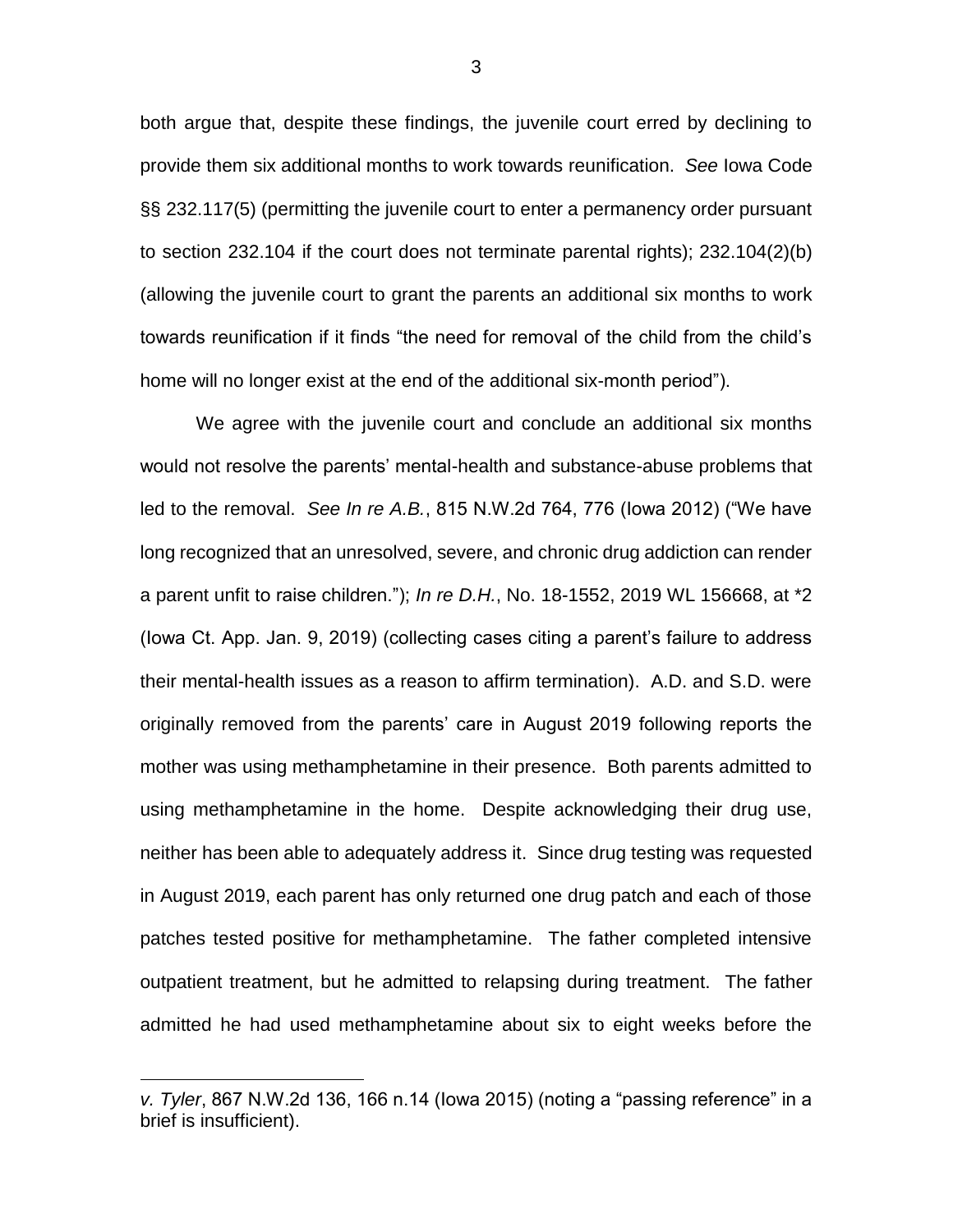termination hearing and had only been sober about six months out of the past fifteen. The mother had not completed intensive outpatient treatment, and she did not have any concrete plans to address substance-abuse issues in a meaningful way.

The parents' mental-health issues are similarly unresolved. Neither parent has addressed the parent's mental-health issues apart from taking medication. Even the taking of medication has been haphazard, as the record indicates the parents have not consistently taken their medications as prescribed. Both parents report that they have sought treatment and attended counseling, but nothing in the record corroborates their claims and their past history of repeated lying about their actions caused the juvenile court not to believe any claims that could not be corroborated.

Our review of the record causes us to agree with these observations and findings by the juvenile court regarding the parents' request for a six-month extension of their reunification window:

Finally, the Court finds that [it] is not in the best interests of [the children] to grant the parents more time in light of [the parents'] failure to take advantage of services, their poor history of response to services, and their long history of serious problems with substance abuse and dishonesty. It is significant to the Court that [the parents] failed and refused to take advantage of the services they were offered in 2016 after [the younger child] was born testing positive for marijuana...

The Court cannot find any convincing evidence to indicate that either parent will make any significant or sustained progress, such that the children could be returned within the foreseeable future. Since the removal, [the parents] have had fifteen months to work toward the goal of reunification. They admit that they will not be ready to have the children returned to them for at least two more months. In the judgment of the Court, this is wildly unrealistic. There is simply no way the Court would consider returning the children until